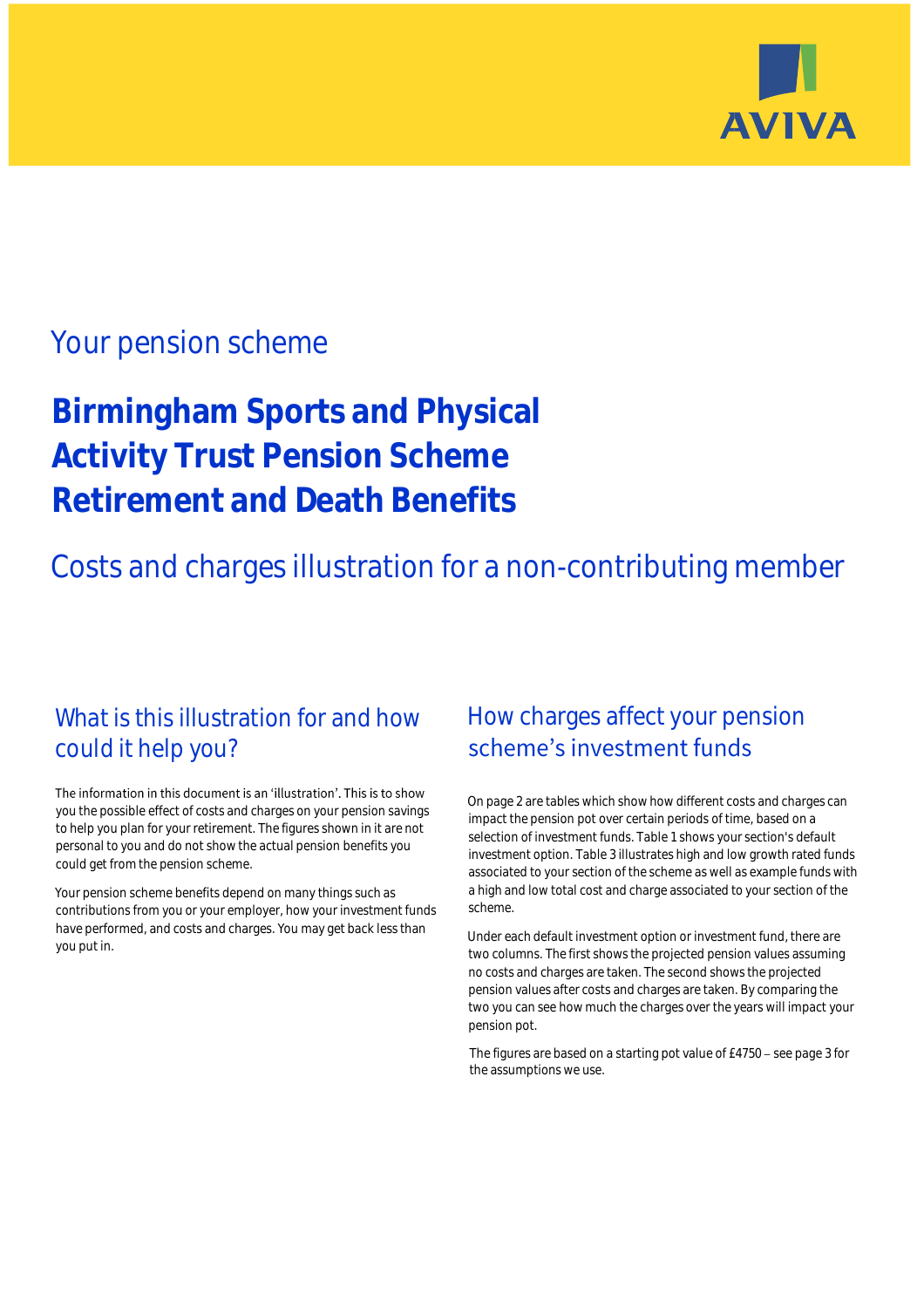**Table 1**

**Illustration of effect of costs and charges on the Default Investment Option in Birmingham Sports and Physical Activity Trust Pension Scheme Retirement** 

| and Death Benefits Scheme |                                                                          |                                    |  |  |  |  |  |
|---------------------------|--------------------------------------------------------------------------|------------------------------------|--|--|--|--|--|
|                           | <b>My Future</b>                                                         |                                    |  |  |  |  |  |
|                           | Assumed growth rate 3.3% (p.a.)<br>Assumed costs and charges 0.6% (p.a.) |                                    |  |  |  |  |  |
|                           |                                                                          |                                    |  |  |  |  |  |
| At end of year            | Projected value assuming no                                              | <b>Projected value after costs</b> |  |  |  |  |  |
|                           | costs and charges are taken                                              | and charges are taken              |  |  |  |  |  |
| 1                         | £4,800                                                                   | £4,770                             |  |  |  |  |  |
| 2                         | £4,850                                                                   | £4,790                             |  |  |  |  |  |
| 3                         | £4,900                                                                   | £4,810                             |  |  |  |  |  |
| 4                         | £4,960                                                                   | £4,840                             |  |  |  |  |  |
| 5                         | £5,010                                                                   | £4,860                             |  |  |  |  |  |
| 10                        | £5,290                                                                   | £4,970                             |  |  |  |  |  |
| 15                        | £5,570                                                                   | £5,080                             |  |  |  |  |  |
| 20                        | £5,880                                                                   | £5,200                             |  |  |  |  |  |
| 25                        | £6,200                                                                   | £5,320                             |  |  |  |  |  |
| 30                        | £6,540                                                                   | £5,440                             |  |  |  |  |  |
| 35                        | £6,900                                                                   | £5,560                             |  |  |  |  |  |
| 40                        | £7,210<br>£5,640                                                         |                                    |  |  |  |  |  |
| 45                        | £7,380                                                                   | £5,610                             |  |  |  |  |  |
| 50                        | £7,420                                                                   | £5,480                             |  |  |  |  |  |
|                           |                                                                          |                                    |  |  |  |  |  |

### **Table 2**

| List of Funds included in the Default Investment Option |                       |                    |  |  |  |  |  |
|---------------------------------------------------------|-----------------------|--------------------|--|--|--|--|--|
| <b>Fund name</b>                                        | <b>Total Cost and</b> | <b>Growth Rate</b> |  |  |  |  |  |
|                                                         | Charge (p.a.)         | (p.a.)             |  |  |  |  |  |
| Av My Future Consolidation-FPMFCONP                     | 0.56%                 | 2.40%              |  |  |  |  |  |
| Av My Future Growth-FPMFGROP                            | 0.62%                 | 3.60%              |  |  |  |  |  |
|                                                         |                       |                    |  |  |  |  |  |
|                                                         |                       |                    |  |  |  |  |  |
|                                                         |                       |                    |  |  |  |  |  |
|                                                         |                       |                    |  |  |  |  |  |
|                                                         |                       |                    |  |  |  |  |  |
|                                                         |                       |                    |  |  |  |  |  |
|                                                         |                       |                    |  |  |  |  |  |
|                                                         |                       |                    |  |  |  |  |  |

**Aviva Life & Pensions UK Limited.**

Registered in England No. 3253947. Registered office: Aviva, Wellington Row, York, YO90 1WR. Authorised by the Prudential Regulation Authority and regulated by the Financial Conduct Authority and the Prudential Regulation Authority. Firm Reference Number 185896. **aviva.co.uk** TEMP GFI NG071309 09/2018